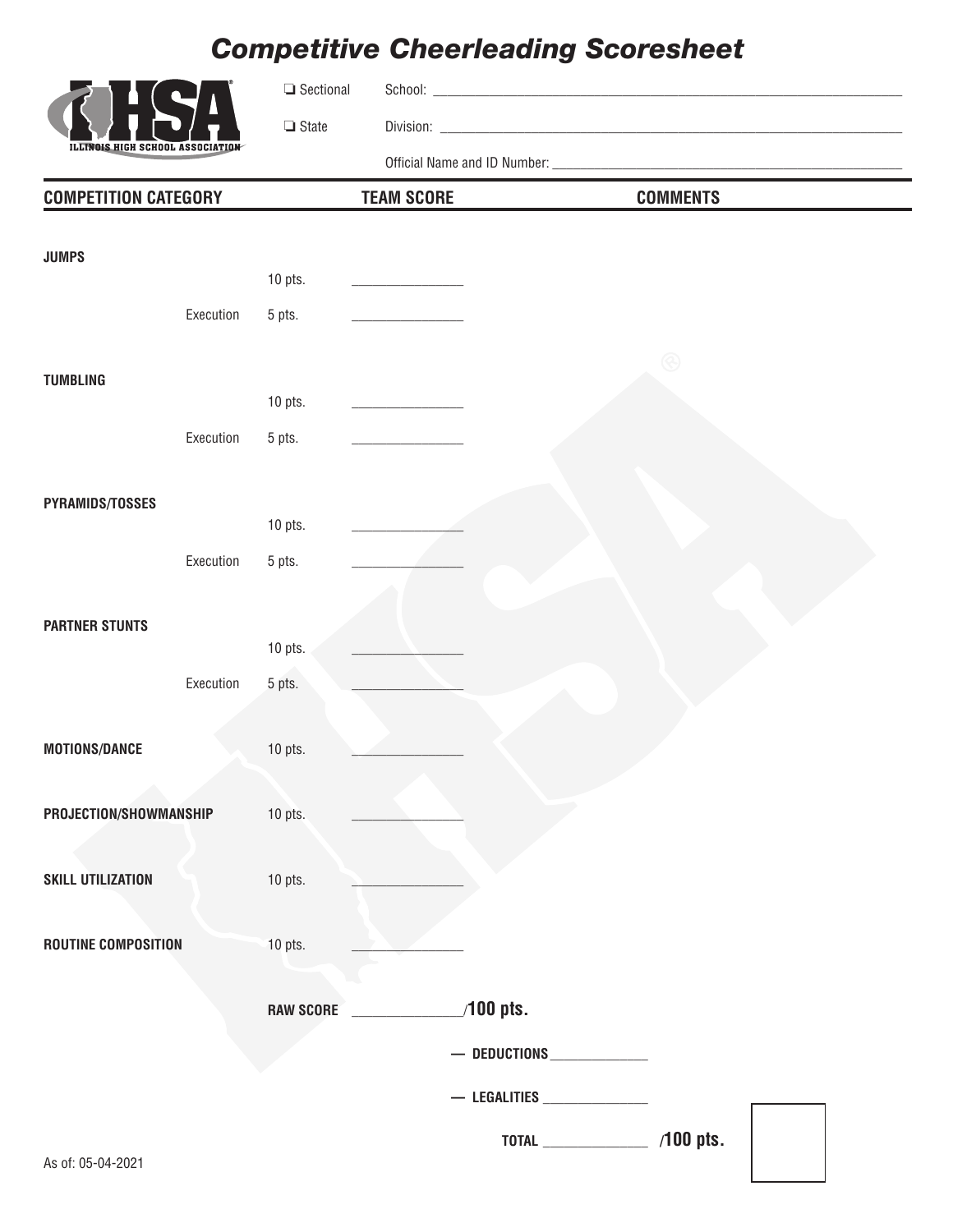

## **IHSA COMPETITIVE CHEERLEADING Score Sheet Rubric**

**Degree of difficulty ranges are based on a** *majority* **of the team performing skills within each level. Placement within a specific range is determined by the difficulty of the skills performed, the percentage of athletes performing the skills, and additional skills performed above the level of difficulty achieved by the team. Not performing a majority of any skill in a given category will result in a difficulty score of 5-6.** 

### **Difficulty Rubric**

#### **JUMPS**

Additional jumps beyond four will be rewarded in the Skill Utilization category.

| <b>LEVEL 1: 6-7</b>               | <b>LEVEL 2: 7-8</b>                                                                          | <b>LEVEL 3: 8-9</b>                                                                                                   | LEVEL 4: $9-10$                                                                                                                   |
|-----------------------------------|----------------------------------------------------------------------------------------------|-----------------------------------------------------------------------------------------------------------------------|-----------------------------------------------------------------------------------------------------------------------------------|
| -Two different advanced*<br>jumps | -Two different advanced* jumps<br>Including:<br>One full team synchronized<br>advanced* jump | -Three different advanced* jumps<br>Including<br>One full team synchronized<br>advanced* jump<br>One combination jump | -Four advanced* jumps<br>Including<br>One full team synchronized advanced*<br>combination jump<br>Three different advanced* jumps |

\*Advanced Jumps include: herky, side hurdler, front hurdler, toe touch, pike, double nine, around the world

#### **TUMBLING - Standing or Running**

If both running and standing tumbling are performed, the degree of difficulty will be based on the skills (either running or standing) that have the highest difficulty. Additional tumbling skills will be rewarded in the Skill Utilization category.

| <b>LEVEL 1: 6-7</b>                                                                                   | <b>LEVEL 2: 7-8</b>                                                                                                 | LEVEL $3:8-9$                                                                                                                          | LEVEL 4: $9-10$                                                                                                                                            |
|-------------------------------------------------------------------------------------------------------|---------------------------------------------------------------------------------------------------------------------|----------------------------------------------------------------------------------------------------------------------------------------|------------------------------------------------------------------------------------------------------------------------------------------------------------|
| -Basic roll (forward or backward)<br>-Handstand<br>-Cartwheel<br>-Roundoff<br>-Front or back walkover | -Front handspring<br>-Running or standing back handspring<br>-Aerial cartwheel<br>-Advanced jump to back handspring | -Front aerial walkover<br>-Punch front<br>-Running or standing tuck<br>-Running or standing pike<br>-Advanced single jump to back tuck | -Advanced combination jump to back tuck<br>-Specialty passes with two or more no handed skills<br>-Running or standing layout<br>-Running or standing full |

#### **PYRAMIDS OR TOSSES**

If both Pyramids and Tosses are performed, the degree of difficulty will be based on the skill (either pyramid or toss) that has the highest difficulty. Additional skills will be rewarded in the Skill Utilization category.

| <b>LEVEL 1: 6-7</b>                                                                                                      | <b>LEVEL 2: 7-8</b>                                                                                                                             | <b>LEVEL 3: 8-9</b>                                                                                                                                                                           | <b>LEVEL 4: 9-10</b>                                                                                                                                                                                                                                                                            |
|--------------------------------------------------------------------------------------------------------------------------|-------------------------------------------------------------------------------------------------------------------------------------------------|-----------------------------------------------------------------------------------------------------------------------------------------------------------------------------------------------|-------------------------------------------------------------------------------------------------------------------------------------------------------------------------------------------------------------------------------------------------------------------------------------------------|
| -Pyramid must include:<br>One extended<br>single leg position<br>One release<br>transition.<br>and/or<br>-One skill toss | -Pyramid must include:<br>One extended single leg<br>position.<br>One release that ends in<br>an extended position<br>and/or<br>-Two skill toss | -Pyramid must include:<br>Two extended single leg structures<br>Two release transitions - one that ends<br>in an extended single leg position.<br>and/or<br>-Two skill toss including a twist | -Pyramid must include:<br>Three extended single leg structures<br>A variety of top people in extended single leg<br>$\bullet$<br>positions<br>Two release transitions - one inversion AND<br>one that ends in an extended single leg position<br>and/or<br>-Three skills toss including a twist |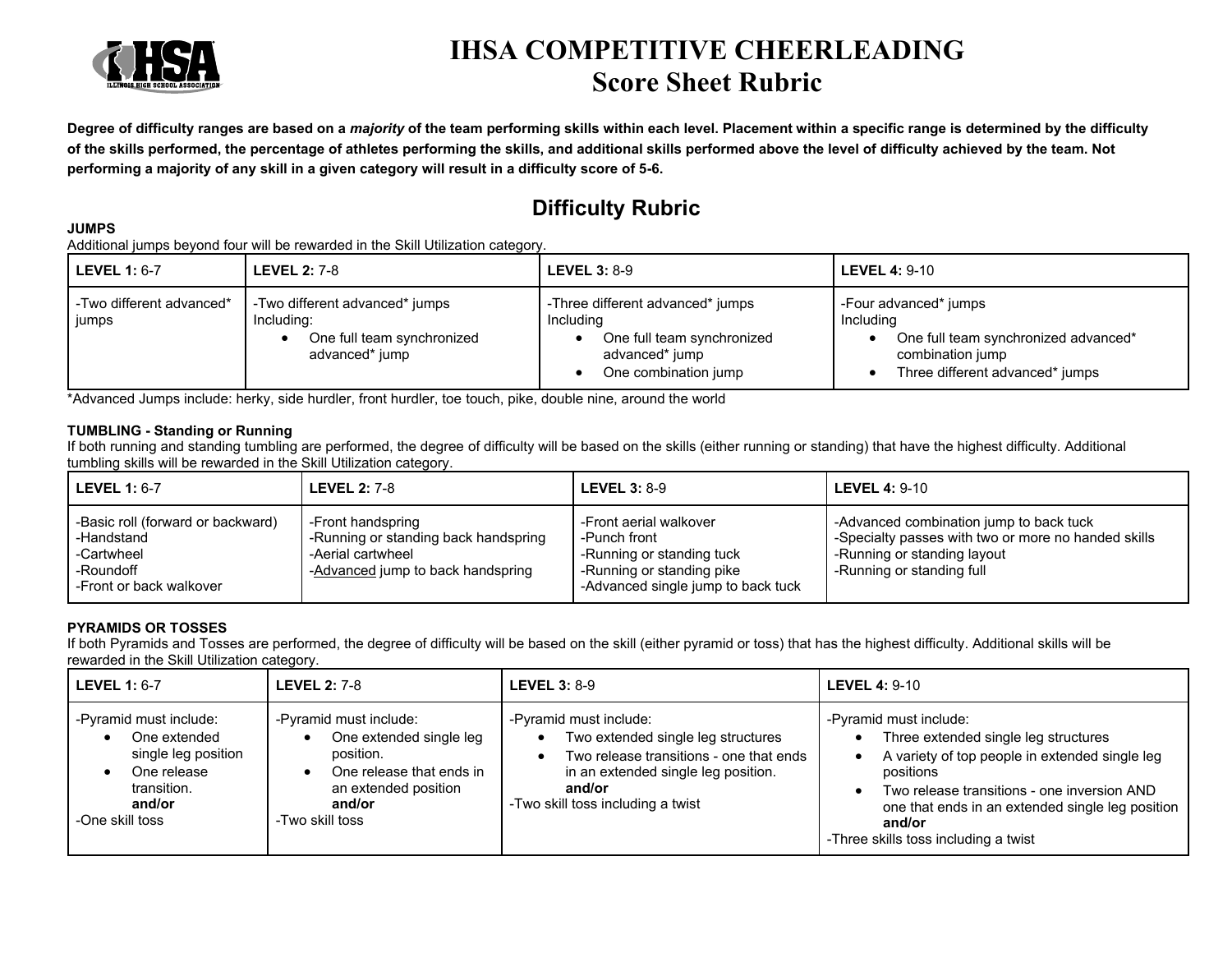#### **PARTNER STUNTS**

If more than the required skills are performed in a given rubric range at or below the level achieved for degree of difficulty, those skills will be rewarded in the Skill Utilization category.

| <b>LEVEL 1: 6-7</b>                                                                                                                                                                     | <b>LEVEL 2: 7-8</b>                                                                                                                                                                                                                                                                                                                                                                                                                                                                            | <b>LEVEL 3: 8-9</b>                                                                                                                                                                                                                                                                                                                                                                                                                                                                                                                                                                                                        | <b>LEVEL 4: 9-10</b>                                                                                                                                                                                                                                                                                                                                                                                                                                                                                                                                                                                                                                                                                                                                                             |
|-----------------------------------------------------------------------------------------------------------------------------------------------------------------------------------------|------------------------------------------------------------------------------------------------------------------------------------------------------------------------------------------------------------------------------------------------------------------------------------------------------------------------------------------------------------------------------------------------------------------------------------------------------------------------------------------------|----------------------------------------------------------------------------------------------------------------------------------------------------------------------------------------------------------------------------------------------------------------------------------------------------------------------------------------------------------------------------------------------------------------------------------------------------------------------------------------------------------------------------------------------------------------------------------------------------------------------------|----------------------------------------------------------------------------------------------------------------------------------------------------------------------------------------------------------------------------------------------------------------------------------------------------------------------------------------------------------------------------------------------------------------------------------------------------------------------------------------------------------------------------------------------------------------------------------------------------------------------------------------------------------------------------------------------------------------------------------------------------------------------------------|
| -Intermediate<br>level partner<br>stunts<br>-Prep level skills<br>-Extensions<br>$-$ ½ or ½ up to<br>prep level<br>$-1/4$ or $1/2$ up to<br>extended skill<br>-Full up to prep<br>level | -High to low tick-tock<br>-Low to low full around<br>-Ground inversion to prep<br>-Prep level inversion release to top<br>-Extended single leg skill with a full<br>twisting dismount<br>-Switch up, quick toss, $\frac{1}{4}$ up, $\frac{1}{2}$ up to<br>extended level with one advanced<br>body position* with a full twisting<br>dismount<br>-Prep level inversion to extended<br>single leg skill<br>-Assisted single base extended skill<br>-Unassisted single base prep level<br>skills | Must demonstrate a Level 3 skill with two (2) different<br>advanced body positions* AND a full twisting dismount<br>from an extended advanced body position or a single<br>based extended stunt<br>-Switch up to advanced body position<br>-Switch up with 1/4 turn to extended single leg skill<br>-Full up to extension<br>-Ground inversion to extended<br>-Ground level inversion release to prep<br>-Low to high tick-tock beginning in a liberty<br>-Low to high full arounds<br>-Low to high tick-tock 1/2 twist to liberty<br>-Prep level inversion release to extension<br>-Unassisted single base extended skill | Must demonstrate two (2) different Level 4 skills with three<br>(3) different advanced body positions* AND a full twisting<br>dismount from an extended advanced body positions or a<br>single based extended stunt<br>-Switch up with at least a $\frac{1}{2}$ twist to an extended advanced<br>body position<br>-Full up to an extended single leg skill<br>-1 $\frac{1}{2}$ up to extended<br>-Low to high tick-tock advanced to advanced body position<br>-High to high tick-tock<br>-Low to high full around to an extended single leg skill<br>-High to high full arounds<br>-Prep level inversion release to extended single leg skill<br>-Ground level inversion release to extended<br>-Double up to extended<br>-Unassisted toss hands continuing to an extended skill |

\*\*Please note: Lists of stunts are not all inclusive. \*\*

\*Extended advanced body positions include: Arabesque, heel stretch, over stretch, bow and arrow, scale, scorpion, needle etc.

#### **MOTIONS and DANCE**

*Technique =* A team's effectiveness in demonstrating proper form, synchronization, precision, and uniformity. Errors that distract from the performance will also be included.

| l LEVEL 1: 6-7                                                                   | <b>LEVEL 2: 7-8</b>                                                          | LEVEL 3: $8-9$                                                         | <b>LEVEL 4: 9-10</b>                                                                                                                     |
|----------------------------------------------------------------------------------|------------------------------------------------------------------------------|------------------------------------------------------------------------|------------------------------------------------------------------------------------------------------------------------------------------|
| -Below average level of technique<br>-Little to no visual effects*<br>-Slow pace | -Below average level of technique<br>-Basic visual effects*<br>-Average pace | -Average level of technique<br>-Multiple visual effects*<br>-Fast pace | -Above average level of technique<br>-Multiple visual effects*<br>-Variety of motions and dance<br>-Full team incorporated<br>-Fast pace |

\*Visual effects include: Level changes, ripples, transitions, movements, foot and floor work.